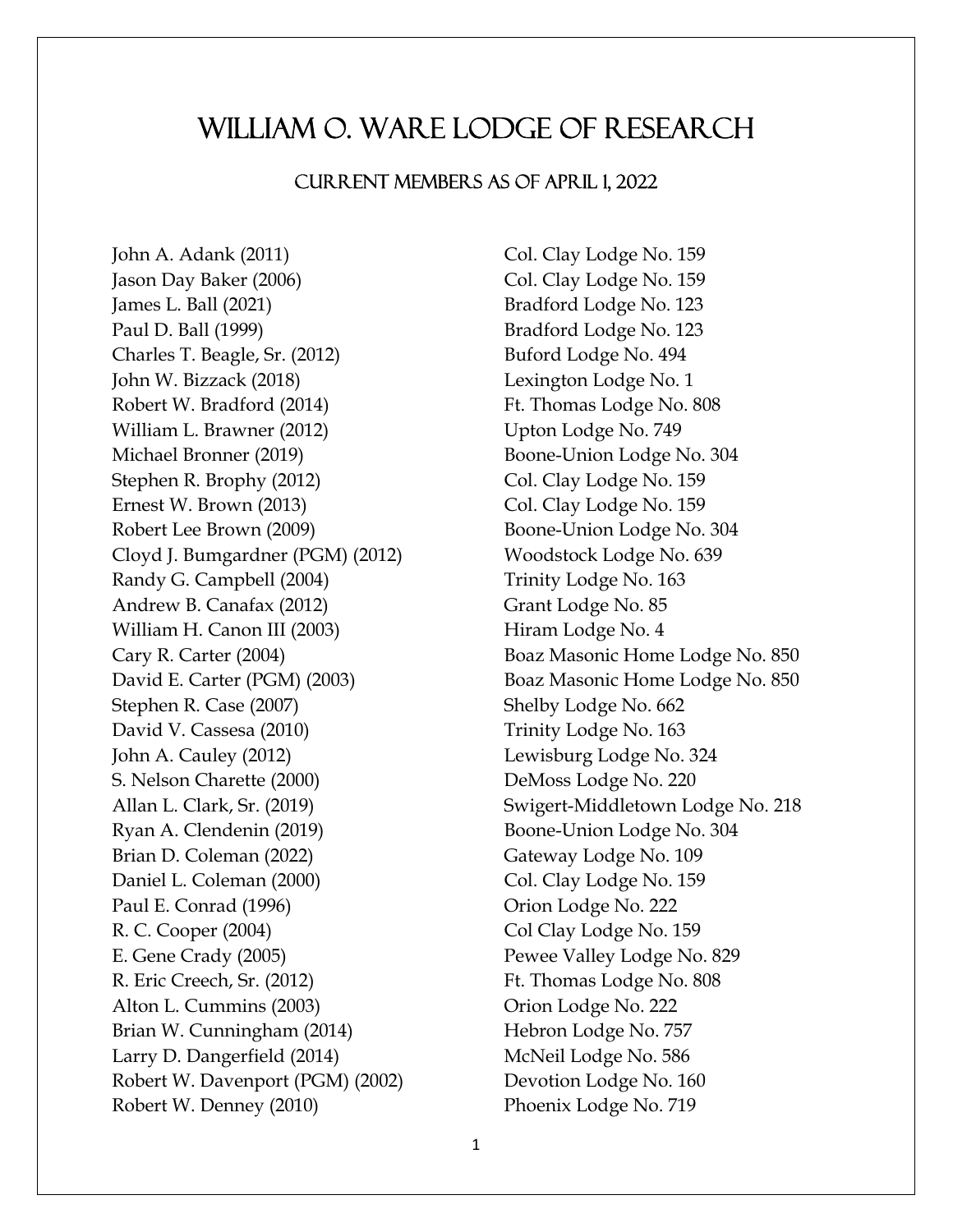John W. Dettor (2012) Gateway Lodge No. 109 William H. Dettor, Jr. (2003) Gateway Lodge No. 109 Orlando Dos Santos (2012) Gateway Lodge No. 109 F. Keith Dreier (PGM) (2004) Trinity Lodge No. 163 S. Bradley Drew (2016) Lexington Lodge No. 1 Ronald L. Durbin (2003) Buford Lodge No. 494 Jason M. Duvall (2007) Olive Hill Lodge No. 629 Karl Christopher Ensslin (2019) Lexington Lodge No. 1 Ray W. Estes (2003) Robert M. Sirkle Lodge No. 954 Brian T. Evans, Jr. (2019) Lexington Lodge No. 1 Mark E. Evans (2014) Boone-Union Lodge No. 304 Gary W. Finnell (2009) Landmark Lodge No. 41 David G. Fleming (2000) W. G. Simpson Lodge No. 472 Jim Fletcher (2012) Trinity Lodge No. 163 Michael J. Ford (2007) Landmark Lodge No. 41 William J. Fryman (2018) Gateway Lodge No. 109 William K. Fulmer II (2011) Hebron Lodge No. 757 Mark H. Galloway (2012) St. Matthews-PRP Lodge No. 906 William Earl Gilbert (2003) Hiram Lodge No. 4 Wright Howard Goodrich, Jr. (2014) Col. Clay Lodge No. 159 Keith W. Gunkel (2014) Crion Lodge No. 222 James A. Haggarty (2012) Grant Lodge No. 85 Thomas W. Harper (2019) Swigert-Middletown Lodge No. 218 Robert F. Hendricks (2016) Trinity Lodge No. 163 Jonathan L. Hensley (2013) Trinity Lodge No. 358 Michael A. Himes (PGM-Ohio) (2013) Gateway Lodge No. 109 Robert A. Himes (2010) Gateway Lodge No. 109 David B. Hinton (2007) Beulah Lodge No. 609 Floyd A. Hockensmith (2016) Hiram lodge No. 4 Gregory A. Hornsby, Jr. (2018) Gateway Lodge No. 109 John R. Howard (2014) Lexington Lodge No. 1 Ernest J. Hughes (2009) Good Faith Lodge No. 95 Thomas W. Hughes (2014) Trinity Lodge No. 163 Charles John Hume (2012) Good Faith Lodge No. 95 William H. James III (2012) Ft. Thomas Lodge No. 808 Freddie S. Jernigan, Sr. (2012) Grant Lodge No. 85 Curtis L. Johnston (PGM) (2003) E. W. Turner Lodge No. 548 John R. Jones (2009) Phoenix Lodge No. 719 P. Todd Jones (PGM) (2016) Fleming Lodge No. 112 Donald R. Kaiser (2012) Col. Clay Lodge No. 159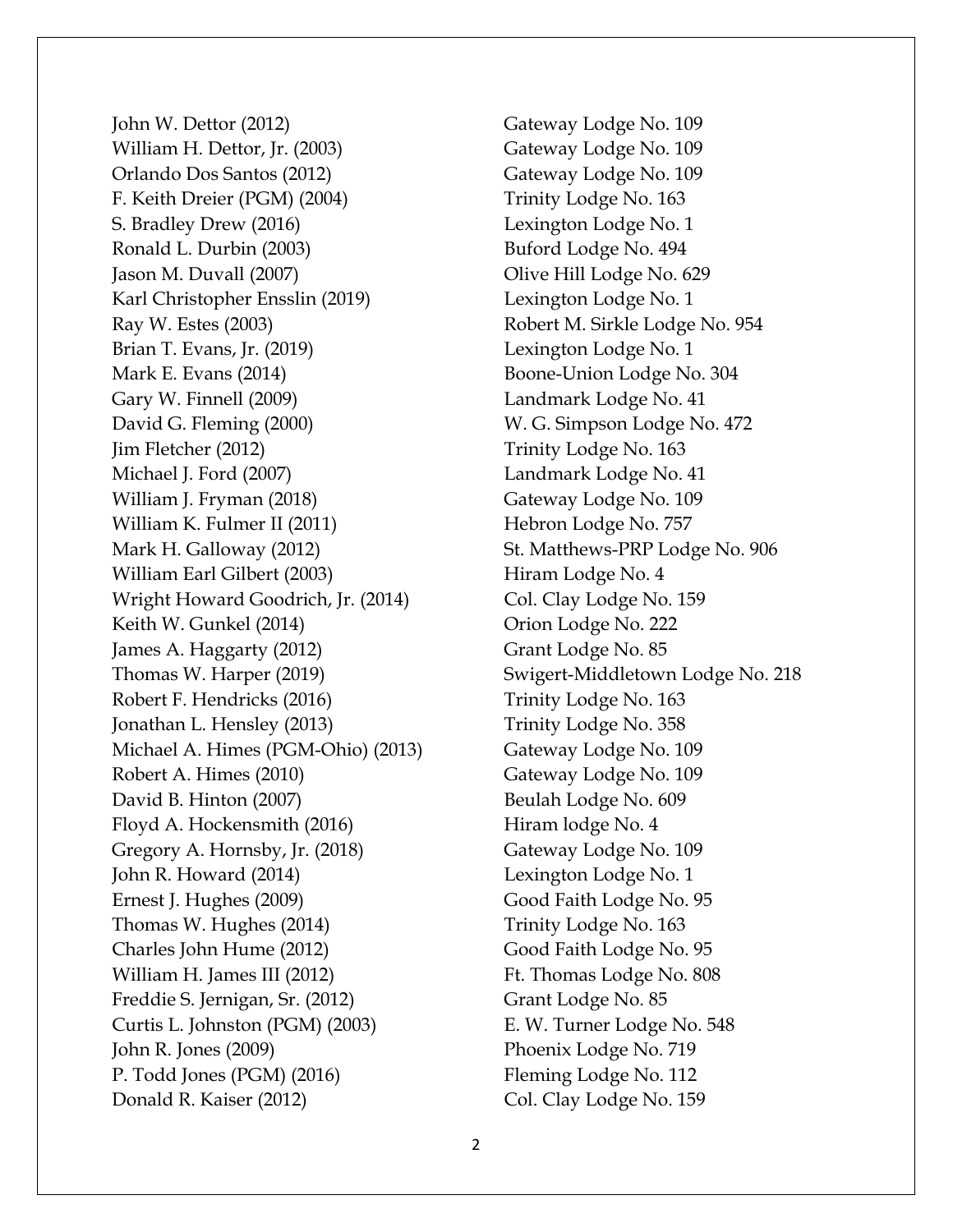Sean D. Kasselman (2012) Col. Clay Lodge No. 159 Christopher L. Keller (2012) Col. Clay Lodge No. 159 Dan M. Kemble (2011) Hays Lodge No. 517 Artie C. Kidwell (2018) Col. Clay Lodge No. 159 Matthew J. Kristof (2016) Trinity Lodge No. 163 Steven T. Lancaster (2022) St. Andrews Lodge No. 18 Revel V. Lewis III (2000) Shelby Lodge No. 662 William J. Lorenz (2010) Trinity Lodge No. 163 Dennis M. Lovell (2010) Trinity Lodge No. 163 Joseph M. Lovell (2012) Trinity Lodge No. 163 Jon Mace (2008) Col. Clay Lodge No. 159 Bradford E. Mann (2014) Landmark Lodge No. 41 Alan D. Martin (2019) Robert M. Sirkle Lodge No. 954 Michael D. Miller (2013) Col. Clay Lodge No. 159 Jeffrey J. Moermond (2017) Trinity Lodge No. 163 Kelse Murphy (2019) DeMoss Lodge No. 220 Raymond A. Murphy (2009) Gateway Lodge No. 109 William S. Nalls, Jr. (2012) Col. Clay Lodge No. 159 Quinton R. Nation (2012) Shelby Lodge No. 662 Thomas L. Nitschke II (2014) Orion Lodge No. 222 Cameron Clark Poe (2019) Lexington Lodge No. 1 Kenneth T. Proffitt (2010) Bradford Lodge No. 123 Marion S. Roberts (2006) Col. Clay Lodge No. 159 Randy Roberts (2010) Lancaster Lodge No. 104 Kenny Rogers (2010) Gateway Lodge No. 109 Loren Kenneth Rood (2000) Boone-Union Lodge No. 304 James P. Rose (2017) Trinity Lodge No. 163 James William Ryan (2012) Bullitt Lodge No. 155 John M. Sammons (2004) Hiram Lodge No. 4 Timothy D. Sanders (PGM) (2012) McNeil Lodge No. 586 Anthony W. Sattich (2021) Buechel Lodge No. 896 Kevin L. Schneider (2012) Good Faith Lodge No. 95 Francis Finton Schnurr (2012) Col. Clay Lodge No. 159 George V. Scott (2009) Gateway Lodge No. 109 Wendell L. Shipp (2003) Devotion Lodge No. 160 David P. Slater (2018) Trinity Lodge No. 163 Archie R. Smallwood (2013) Louisville Lodge No. 400 Charles E. Smith, Jr. (2014) Hiram Lodge No. 4

William F. Lile (2000) Boaz Masonic Home Lodge No. 850 Robby J. Ratliff (2018) Crittenden-Dry Ridge Lodge No. 694